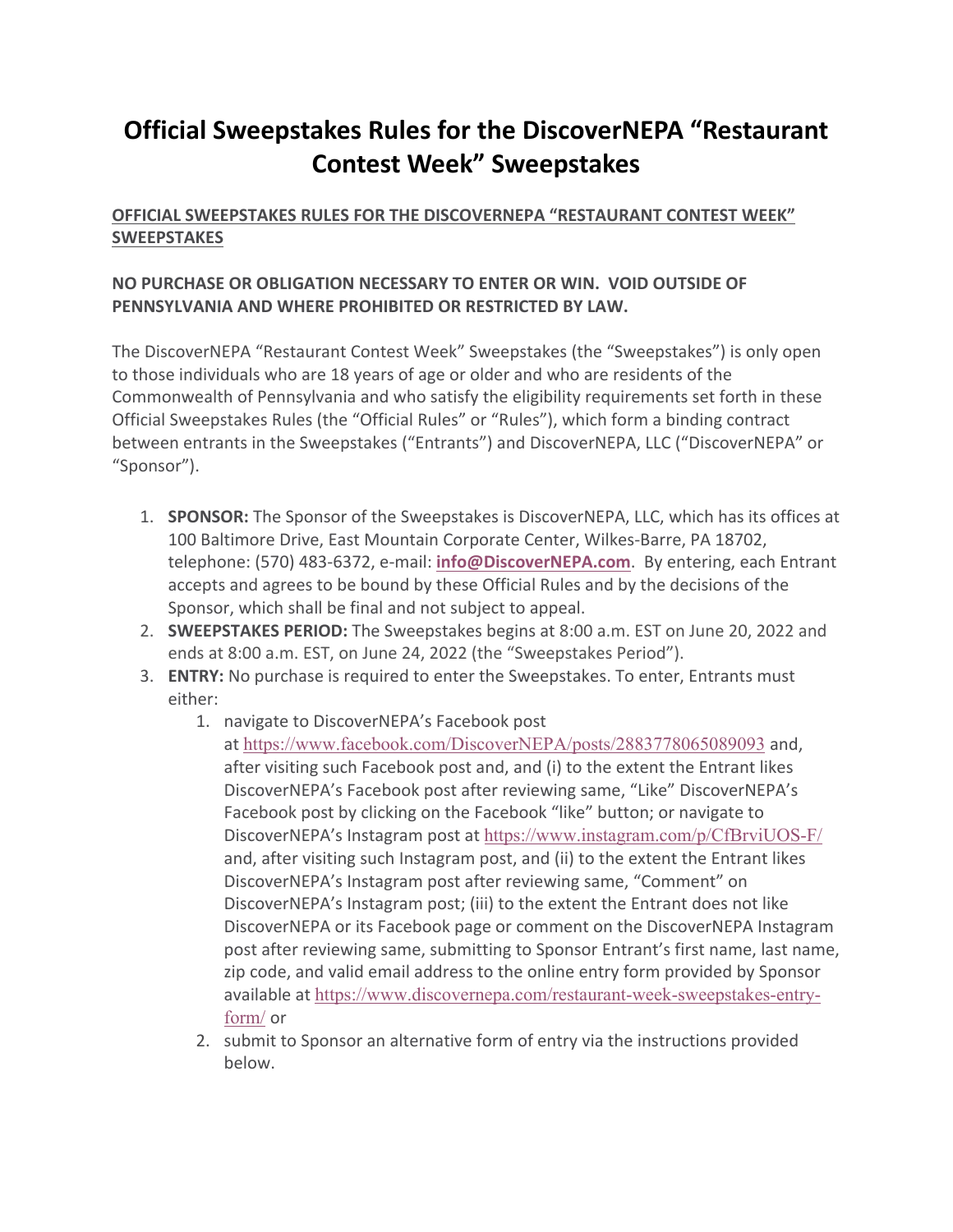**"Liking" Sponsor's Facebook page or "Following" Sponsor's Instagram does not increase an Entrant's chance of winning the Sweepstakes and Entrants should only "Like" Sponsor's Facebook page or "Follow" Sponsor's Instagram if, after reviewing same, Entrant does, in fact, like it**.

As an alternative method of entry, Entrants may either (a) submit to Sponsor Entrant's first name, last name, zip code, and valid email address to the online entry form provided by Sponsor available at https://www.discovernepa.com/restaurant-week-sweepstakes-entry-form/ or (b) send Sponsor a written letter to the address set forth above in Section 1 with the subject (Attn: "Restaurant Contest Week" Sweepstakes) and include Entrant's first name, last name, zip code, email address, and mailing address (which written letter must be received by Sponsor within the Sweepstakes Period to be acceptable). An Entrant's first name, last name, zip code, email address and mailing address, is referred to herein as Entrant's "Personally Identifiable Information."

No other form of entry is permitted and will not be accepted. All entries must be received during the Sweepstakes Period. Sponsor assumes no responsibility for any problems or technical malfunction of computer on-line systems, servers or providers, computer equipment, software, telecommunications systems, events outside of Sponsor's control, and/or failure of any entry to be received by Sponsor on account of technical problems, traffic congestion on the Internet or at any Website, weather, Act of God or other circumstance outside of Sponsor's reasonable control (or any combination thereof). **Only one (1) entry per Entrant will be accepted and additional entries beyond this limit will be void.**

The time of receipt of any valid entry shall be the time such valid entry becomes available to the Sponsor. The Sponsor's computer shall be the official clock of the Sweepstakes. Proof of entry submission does not equate to proof of Sponsor's receipt of the entry. All entries become the property of the Sponsor, and receipt of entry will not be acknowledged, nor will entries be returned. In the event of a dispute as to any entry, the authorized Facebook or Instagram account holder, the authorized account holder of the email address and mailing address used to enter will be deemed to be the Entrant. Entrant is responsible for all fees charged by any Internet Service Provider. Sponsor is not responsible or liable for any lost, stolen, mutilated, incomplete, illegible, misdirected or non-delivered entries. Entries are void if received through illegitimate channels or are the results of fraud, or if they are received outside of the Sweepstakes Period or otherwise fail to satisfy the criteria set forth herein. All Entrants represent and warrant that they satisfy the eligibility requirements set forth in Section 6 below.

By submitting an email address through the online entry form on **info@DiscoverNEPA.com**, Entrants consent to receive future electronic communications from Sponsor.

4. **PRIZE WINNERS SELECTION:** On or about June 24, 2022, Sponsor will select Thirty-four Entrants as the winners of the Sweepstakes (the "Winners") randomly via selection from the pool of Entrants based on entries received prior to the conclusion of the Sweepstakes Period. On or about June 24, 2022, Sponsor will notify the Winners and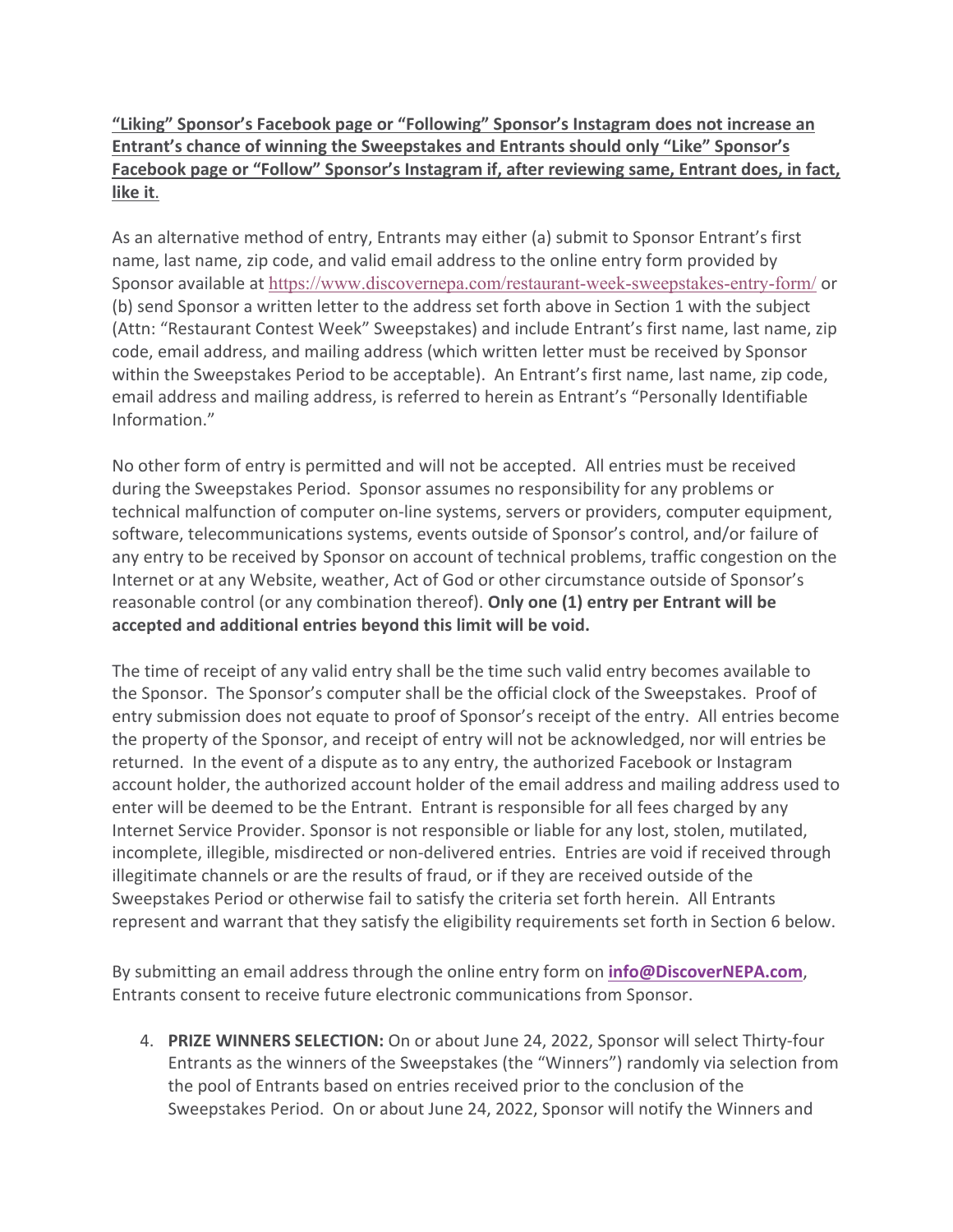inform them of their designated prize via Facebook or Instagram or, in the case of an online entry, then via email to the email address provided with the winning entry, or, in the event of a mailed entry and if an email address was not provided, then via mailing the Winners a written letter to the addresses provided by the Winners. Each Entrant is responsible for monitoring his or her own email account or mailbox for notification and receipt or other communications related to this Sweepstakes and for confirming via email or letter to Sponsor, of the Entrants' acceptance of the prize, following the procedure set forth in Section 7 below. Any prize notification which is returned as undeliverable, is otherwise unsuccessful, or is not accepted by the Winners in compliance with Section 7 below, will, in any such event, result in disqualification from the Sweepstakes and Sponsor will select an alternate Winner(s) as set forth in this Section 4. Only the prizes set forth below will be awarded. The Sponsor reserves the right to delay the drawings. The Winners will receive the allotted prize electronically or via pick up within thirty (30) days of Winners' acceptance of the prize, subject to events outside of Sponsor's reasonable control. The odds of winning depend on the number of eligible entries received during the Sweepstakes Period.

5. **PRIZES:** One (1) prize from either 1. Alter House, 2. Backwoods Bar and Kitchen, 3. Bettelli's Villa, 4. Bistro on the Avenue, 5. Bonnie & Clyde Pub and Grill, 6. Brass Buckle Restaurant, 7. Broadway Grille and Underground, 8. Cooper's Seafood House, 9. Food & Fire BBQ and Taphouse, 10. Friedman Hospitality Group, 11. Friedman Hospitality Group, 12. Friedman Hospitality Group, 13. Friedman Hospitality Group, 14. Fuji, 15. Macaluso's Restaurant & Cocktail Bar, 16. Marianacci's, 17. MVD Restaurant and Bar, 18. Native, 19. The Riverwalck Saloon, 20. The Park Tavern and Grille, 21. The Railyard, 22. Twigs Café, 23. AV Restaurant and Lounge, 24. AV Restaurant and Lounge, 25. Big Dan's BBQ & Catering, 26. Big Dan's BBQ & Catering, 27. Camp Umpy's Bagels & Stuff, 28. Camp Umpy's Bagels & Stuff, 29. Fork 'n' Bowl, 30. Fork 'n' Bowl, 31. Hooked on State Street, 32. Hooked on State Street, 33. Moon Tavern and 34. Moon Tavern will be awarded to thirty-four random Winners based on the order in which they are selected (e.g., Winner #1 will receive Prize #1). See **Appendix A** for more information and individual prize details. Redemption is based on availability. This prize cannot be combined with any other discount, offer or package. The Winners are responsible for all expenses not expressly listed in these Official Rules including, without limitation, any expenses or costs incurred with the redemption, receipt, and/or use of the prize, and for payment of any applicable federal, state, and/or local taxes. To the extent that the value of the prize exceeds \$600.00, the Winners shall be required to complete and deliver to the Sponsor, a completed W-9 form. The information contained thereon will be used by the Sponsor to complete an informational report that will be sent to the IRS. The Sponsor will send to the Winners, by mail, a 1099-MISC postmarked by January 31st of the year following the year in which said prize was won, and to the IRS by February 28th. Winners are also responsible for compliance with any applicable federal, state, and/or local laws and/or regulations. The Winners are advised to consult with their tax advisor. Prize is not transferable or assignable. Cash redemption, exchange or substitution is not allowed except at the sole discretion of Sponsor. Sponsor reserves the right to substitute a prize with one of comparable or greater retail value, at its sole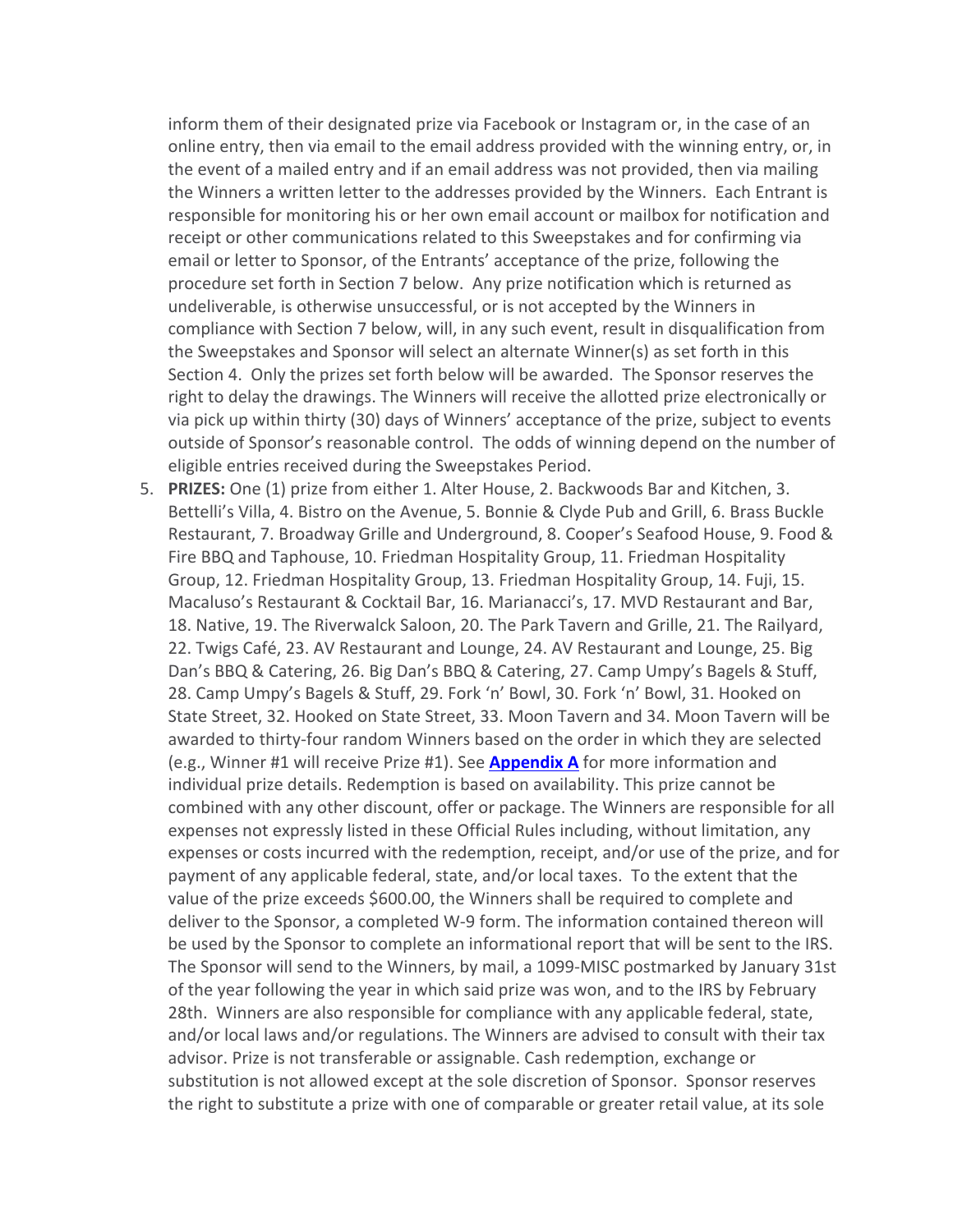discretion. In the event Sponsor is unable to provide the Winner(s) with the prize, the Sponsor may elect to provide the Winner(s) with the approximate value of the prize in cash instead or award an alternative prize of equal or greater value.

- 6. **ELIGIBILITY:** This Sweepstakes is open to individual legal residents of the Commonwealth of Pennsylvania where this Sweepstakes is not prohibited by applicable law, who are U.S. Citizens, are 18 years of age or older at the time of entry, and who are of sound mind and body as to accept and be bound by these Official Rules. Notwithstanding the foregoing, directors, officers, shareholders, employees, and agents of Sponsor, as well as directors, officers, shareholders, employees, and agents of advertising and/or promotional partners and agencies of Sponsor, and the immediate families (i.e., spouse, parents, children, siblings, and their spouses) of each of them, are not eligible to participate in this Sweepstakes. This Sweepstakes is void outside of the United States of America, and in any jurisdiction where it is, in any way, prohibited or restricted by law. By submitting an Entry as provided in these Official Rules, Entrant is, and shall be, deemed to be representing and certifying to Sponsor that he or she is eligible under the terms of these Official Rules.
- 7. **HOW TO CLAIM PRIZE:** The Winners will be required to sign, scan and return electronically to Sponsor an Affidavit of Eligibility and Liability Release and, where legal, a Publicity Release, all of which must be completed and returned by no later than July 1, 2022 or the prize will be forfeited and awarded to an alternate winner(s). Upon completion, winner will receive the prize via curbside pick-up at 100 Baltimore Drive, East Mountain Corporate Center, Wilkes-Barre, PA 18702, or in the event that the prize can be mailed and an address is provided, then via mailing the Winners the prize to the addresses provided by the Winners. By accepting the prize, the Winners grant permission to the Sponsor to use his or her name and/or photographs, likenesses, voices, and biographical information for publicity and promotional purposes without further compensation unless prohibited by law. By accepting the prize, the Winners acknowledge that the Sponsor has neither made, nor is in any manner responsible or liable for, any warranty, representation, or guarantee, express or implied, in fact or in law, relative to the prize or to any portion thereof including, but not limited to, its quality, non-infringement, merchantability, or fitness for a particular purpose.
- 8. **ADDITIONAL TERMS:** This Sweepstakes is subject to all federal, state, and local laws and regulations. This Sweepstakes is governed by the laws of the Commonwealth of Pennsylvania. In the event of any dispute regarding this Sweepstakes, Entrants agree that such disputes shall be resolved by arbitration in the Commonwealth of Pennsylvania. Entrant agrees that any and all disputes or causes of actions arising out of or in connection with this Sweepstakes, which cannot be resolved between the parties, shall be resolved individually and exclusively, without resort to any form of class action, before a court located in the Commonwealth of Pennsylvania having competent jurisdiction. The remedy for any such dispute or claim shall be limited to actual damages and/or Entrant's actual out-of-pocket expenses (i.e., costs associated with entering this Sweepstakes). UNDER NO CIRCUMSTANCES SHALL THE ENTRANT BE PERMITTED TO OBTAIN AWARDS FOR, AND HEREBY WAIVES ALL RIGHTS TO CLAIM, PUNITIVE, INCIDENTAL, OR CONSEQUENTIAL DAMAGES, INCLUDING ATTORNEY'S FEES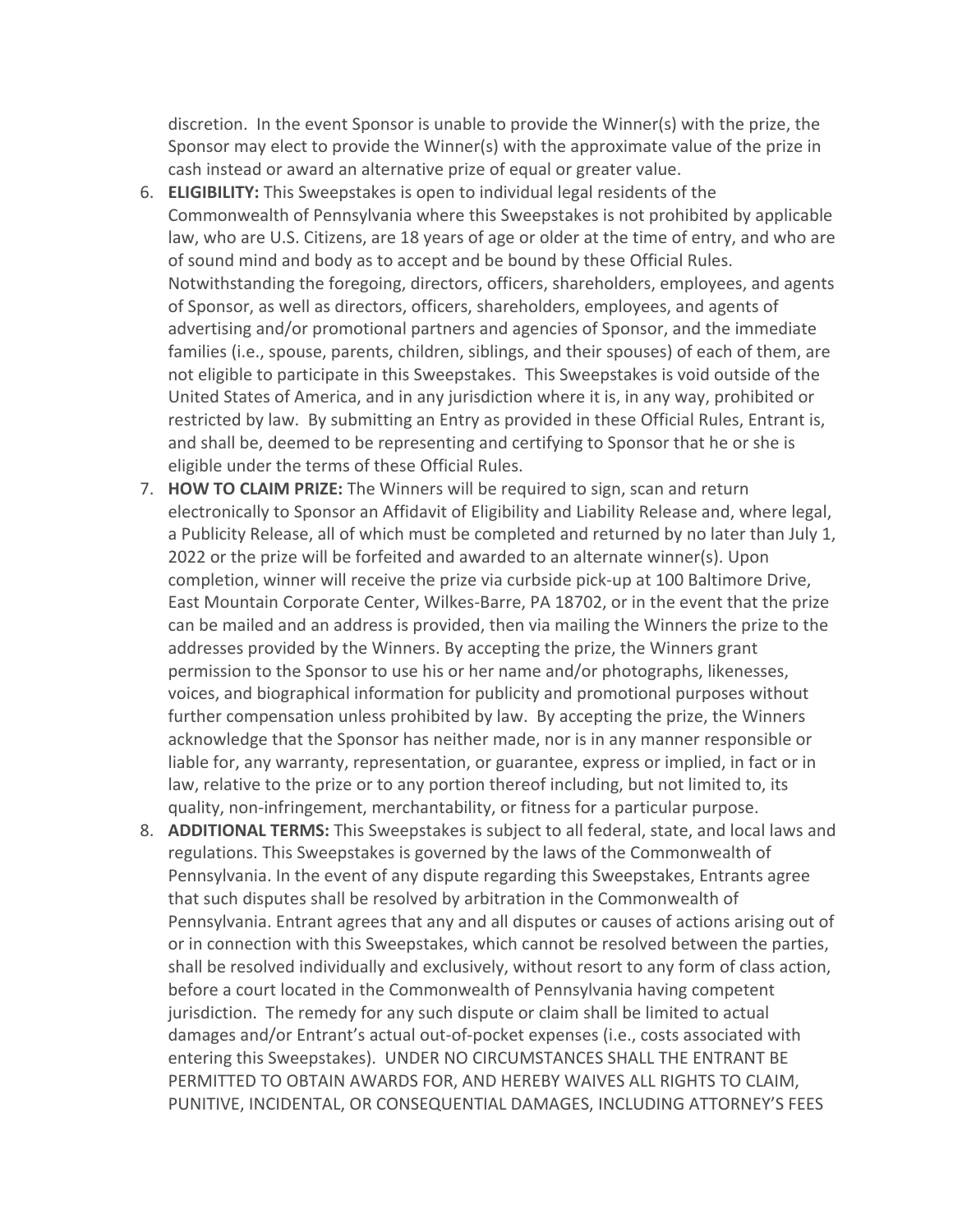OR OTHER SUCH RELATED COSTS OF BRINGING A CLAIM, OR TO RESCIND THIS AGREEMENT OR SEEK INJUNCTIVE OR ANY OTHER FORM OF EQUITABLE RELIEF.

- 9. **WINNERS ANNOUNCEMENT:** For a written announcement of the Winners, send a selfaddressed, stamped envelope to Sponsor at the address set forth above. All requests must be received by Sponsor by July 1, 2022.
- 10. **REQUEST FOR INFORMATION:** Additional information concerning the Sweepstakes may be obtained upon request directed to the principal place of business of the Sponsor at the address set forth above.
- 11. **RELEASE:** By participating in this Sweepstakes, Entrants agree, to the fullest extent permitted by applicable law, to release, discharge and hold harmless the Sponsors, Facebook, Inc., its and their subsidiaries or affiliates, its and their advertising and promotion agencies, all of the foregoing's successors and assigns, and all of the foregoing's directors, officers, shareholders, employees, representatives, and/or agents (collectively, the "Released Parties"), from and against any and all claims, damages, liability, losses, costs, judgments, settlements, and/or expenses (collectively, "Losses") arising out of this Sweepstakes or Winners' acceptance, use, or misuse of any prize received in connection with this Sweepstakes. Entrants agree that, to the fullest extent permitted by applicable law, no claim relating to such Losses shall be asserted against the Released Parties. By accepting a prize, the Winners agree to release and hold the Released Parties harmless from any and all Losses of any kind resulting from the acceptance, possession or use of any prize including, without limitation, personal injuries, death and property damage. Winners assume liability for injuries caused or claimed to be caused by participating in the Sweepstakes, or by the acceptance, possession or use of any prize. ALL ENTRANTS UNDERSTAND AND AGREE THAT THE SWEEPSTAKES IS IN NO WAY SPONSORED, ENDORSED, ADMINISTERED BY, OR ASSOCIATED WITH, FACEBOOK, INC. OR INSTAGRAM.
- 12. **CONDUCT:** By entering this Sweepstakes, Entrants agree to be bound by these Official Rules. Entrants further agree to be bound by the decisions of the Sponsor which shall be final and binding in all respects. The Sponsor reserves the right, at its sole discretion, to disqualify any Entrant or individual found to be tampering with the entry process; to be acting in violation of these Official Rules; or with intent to annoy, abuse, threaten or harass any other person. Any attempt to deliberately damage or undermine the operation of the Sweepstakes may be in violation of criminal and civil laws. Should such an attempt be made, the Sponsor reserves the right to seek legal action and may seek damages to the fullest extent permitted by law.
- 13. **LIMITATIONS ON LIABILITY:** To the fullest extent permitted by applicable law, the Sponsor and the Released Parties are not, in any way, responsible or liable for Losses or injury resulting from altered, late, lost, damaged, misdirected, or illegible entries, or telephone, computer, online, or technical malfunctions (including busy lines and disconnections), or acceptance and use of a prize. The Sponsor is not responsible for any incorrect or inaccurate information utilized in the Sweepstakes or by any technical or human error which may occur in the processing of entries in the Sweepstakes. The Sponsor assumes no responsibility for any error, omission, interruption, deletion, defect, or delay in operation or transmission, communications line failure, theft or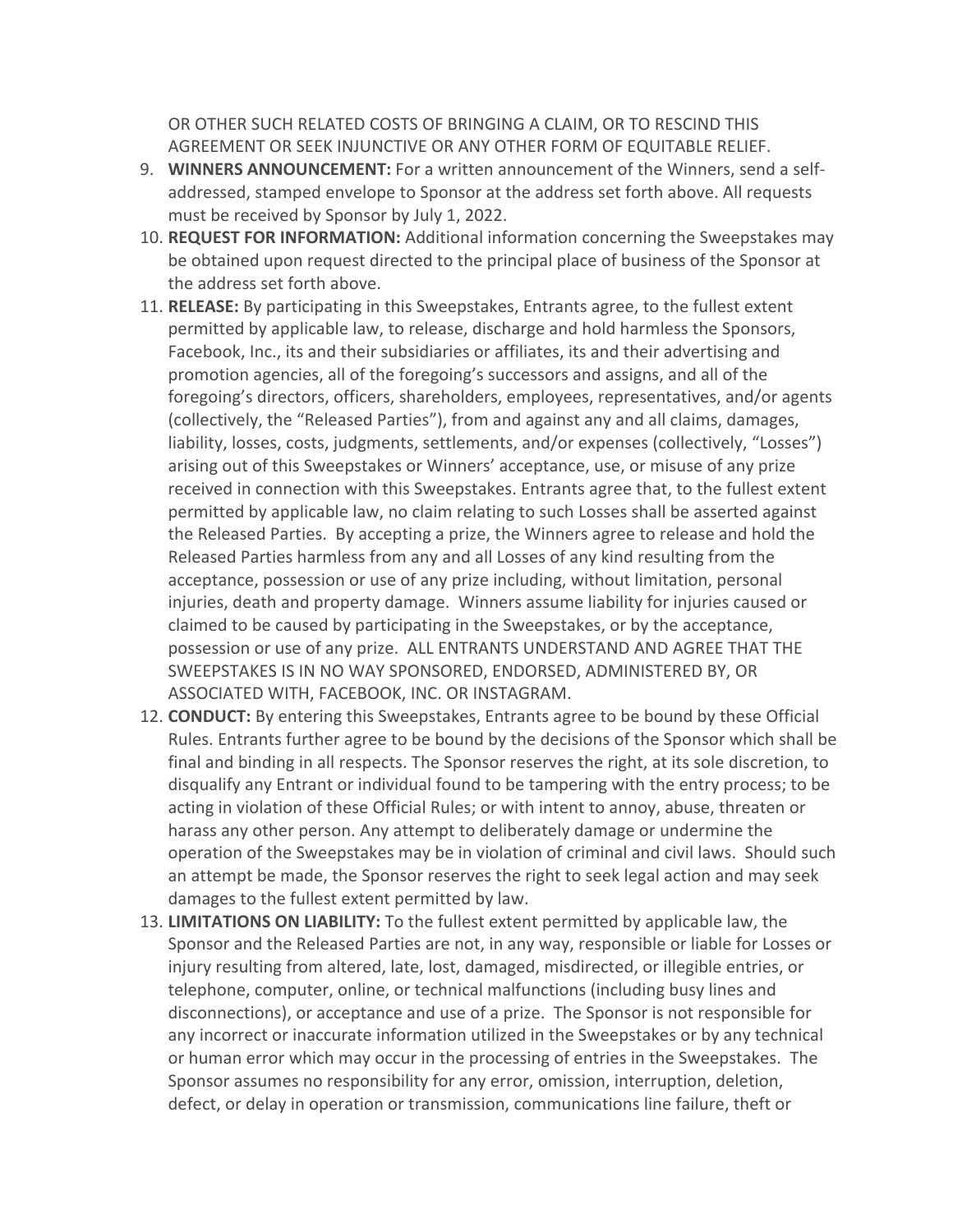destruction or unauthorized access to, or alteration of, entries. The Sponsor is not responsible for any problems or technical malfunction of any telephone network or lines, computer, systems, servers or providers, computer equipment, software, failure of e-mail on account of technical problems or traffic congestion on the Internet or at any Website or combination thereof, including injury or damage to Entrants or to any other person's computer related to, or resulting from, participation or downloading materials in connection with this Sweepstakes. If, for any reason, the Sweepstakes is not capable of running as planned, including infection by computer virus, bugs, tampering, unauthorized intervention, fraud, technical failures, or any other causes beyond the reasonable control of the Sponsor, which corrupt or affect the administration, security, fairness, integrity or proper conduct of the Sweepstakes, then the Sponsor reserves the right, at its sole discretion, to cancel, terminate, modify, or suspend the Sweepstakes.

- 14. **RESERVATION OF RIGHTS:** Sponsor reserves the right to change these Official Rules or cancel the Sweepstakes at any time, at its sole discretion and any announcement thereof shall be posted on www.DiscoverNEPA.com.
- 15. **CONTACT INFORMATION:** If you have questions about these Official Rules or the Sweepstakes, please e-mail them to **info@DiscoverNEPA.com** or send written questions to "Restaurant Contest Week" Sweepstakes, DiscoverNEPA, LLC, 100 Baltimore Drive, East Mountain Corporate Center, Wilkes-Barre, PA 18702
- 16. **PRIVACY:** By entering the Sweepstakes, Entrants agree to be bound by Sponsor's Privacy Policy available at **https://www.discovernepa.com/privacy-policy/** (the "Privacy Policy"). In accordance with the Privacy Policy, the Sponsor may use Entrants' submitted Personally Identifiable Information to contact Entrants for future marketing and/or promotional purposes related to Sponsor's services. To opt-out of receiving such messages in the future, please follow the "Unsubscribe" instructions at the bottom of the emails or send an email to: **info@DiscoverNEPA.com**. Please review Sponsor's Privacy Policy in detail either by visiting the above website or requesting a hardcopy of the Privacy Policy by contacting Sponsor pursuant to Section 15 hereunder to learn more about how Entrants' Personally Identifiable Information is used, disclosed, and protected by Sponsor.

## **Appendix A**

#### **2022 DiscoverNEPA Themed Contest Weeks – Restaurants**

From February through November, we will launch one themed contest per month on both **Facebook** and **Instagram**, with each contest featuring multiple winners that will be randomly generated. By entering each contest through liking (Facebook) or commenting (Instagram) on the post, entrants become eligible to win one of the prizes we are featuring that week. Each contest will run for a total of 5 days.

Thirty-four prizes will be awarded during our Restaurant Contest Week from some of the most popular eateries throughout NEPA. A prize from either 1. Alter House, 2. Backwoods Bar and Kitchen, 3. Bettelli's Villa, 4. Bistro on the Avenue, 5. Bonnie & Clyde Pub and Grill, 6. Brass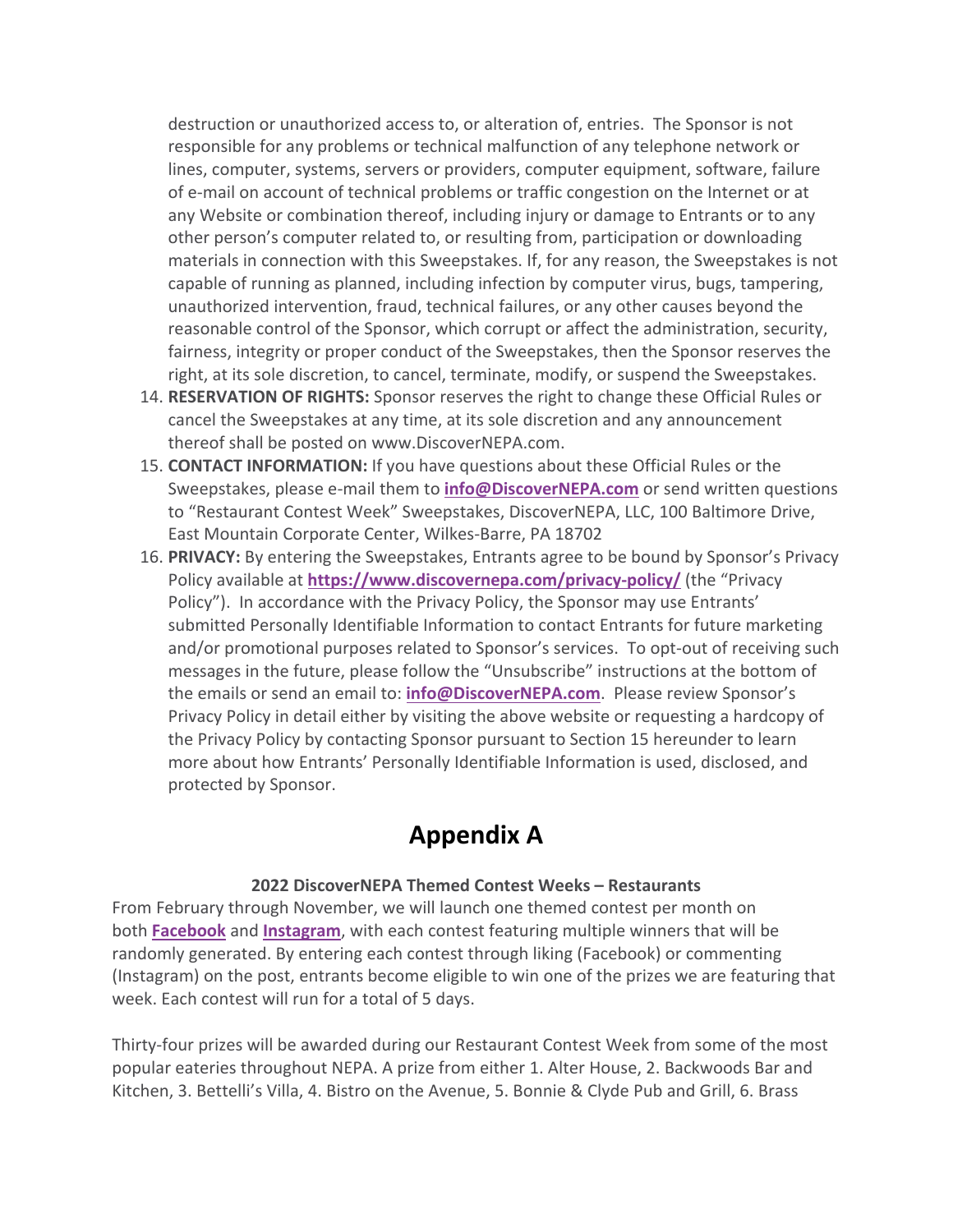Buckle Restaurant, 7. Broadway Grille and Underground, 8. Cooper's Seafood House, 9. Food & Fire BBQ and Taphouse, 10. Friedman Hospitality Group, 11. Friedman Hospitality Group, 12. Friedman Hospitality Group, 13. Friedman Hospitality Group, 14. Fuji, 15. Macaluso's Restaurant & Cocktail Bar, 16. Marianacci's, 17. MVD Restaurant and Bar, 18. Native, 19. The Riverwalck Saloon, 20. The Park Tavern and Grille, 21. The Railyard, 22. Twigs Café, 23. AV Restaurant and Lounge, 24. AV Restaurant and Lounge, 25. Big Dan's BBQ & Catering, 26. Big Dan's BBQ & Catering, 27. Camp Umpy's Bagels & Stuff, 28. Camp Umpy's Bagels & Stuff, 29. Fork 'n' Bowl, 30. Fork 'n' Bowl, 31. Hooked on State Street, 32. Hooked on State Street, 33. Moon Tavern and 34. Moon Tavern will be awarded to thirty-four winners based on the order in which they are selected.

Random Winner #1 will receive Prize #1 from Alter House in Clarks Summit. Random Winner #2 will receive Prize #2 from Backwoods Bar and Kitchen in Dallas. Random Winner #3 will receive Prize #3 from Bettelli's Villa in Wilkes-Barre. Random Winner #4 will receive Prize #4 from Bistro on the Avenue in Kingston. Random Winner #5 will receive Prize #5 from Bonnie & Clyde Pub and Grill in Lehighton. Random Winner #6 will receive Prize #6 from Brass Buckle Redtaurant in Conyngham. Random Winner #7 will receive Prize #7 from Broadway Grille and Underground in Jim Thorpe. Random Winner #8 will receive Prize #8 from Cooper's Seafood House in Scranton. Random Winner #9 will receive Prize #9 from Food & Fire BBQ and Taphouse in Moosic. Random Winner #10 will receive Prize #10 from Friedman Hospitality Group that is good for use at any of their 9 restaurants. Random Winner #11 will receive Prize #11 from Friedman Hospitality Group that is good for use at any of their 9 restaurants. Random Winner #12 will receive Prize #12 from Friedman Hospitality Group that is good for use at any of their 9 restaurants. Random Winner #13 will receive Prize #13 from Friedman Hospitality Group that is good for use at any of their 9 restaurants. Random Winner #14 will receive Prize #14 from Fuji in Pittston. Random Winner #15 will receive Prize #15 from Macaluso's Restaurant & Cocktail Bar in Nesquehoning. Random Winner #16 will receive Prize #16 from Marianacci's in West Wyoming. Random Winner #17 will receive Prize #17 from MVD Restaurant and Bar in Wilkes-Barre. Random Winner #18 will receive Prize #18 from Native in Honesdale. Random Winner #19 will receive Prize #19 from The Riverwalck Saloon in Parryville. Random Winner #20 will receive Prize #20 from The Park Tavern and Grille in Pottsville. Random Winner #21 will receive Prize #21 from The Railyard in Scranton. Random Winner #22 will receive Prize #22 from Twigs Café in Tunkhannock. Random Winner #23 will receive Prize #23 from AV Restaurant and Lounge in Scranton. Random Winner #24 will receive Prize #24 from AV Restaurant and Lounge in Scranton. Random Winner #25 will receive Prize #25 from Big Dan's BBQ & Catering in Catawissa. Random Winner #26 will receive Prize #26 from Big Dan's BBQ & Catering in Catawissa. Random Winner #27 will receive Prize #27 from Camp Umpy's Bagels & Stuff in Honesdale. Random Winner #28 will receive Prize #28 from Camp Umpy's Bagels & Stuff in Honesdale. Random Winner #29 will receive Prize #29 from Fork 'n' Bowl in Scranton. Random Winner #30 will receive Prize #30 from Fork 'n' Bowl in Scranton**.** Random Winner #31 will receive Prize #31 from Hooked on State Street in Clarks Summit**.** Random Winner #32 will receive Prize #32 from Hooked on State Street in Clarks Summit**.** Random Winner #33 will receive Prize #33 from Moon Tavern in Scranton**.** Random Winner #34 will receive Prize #34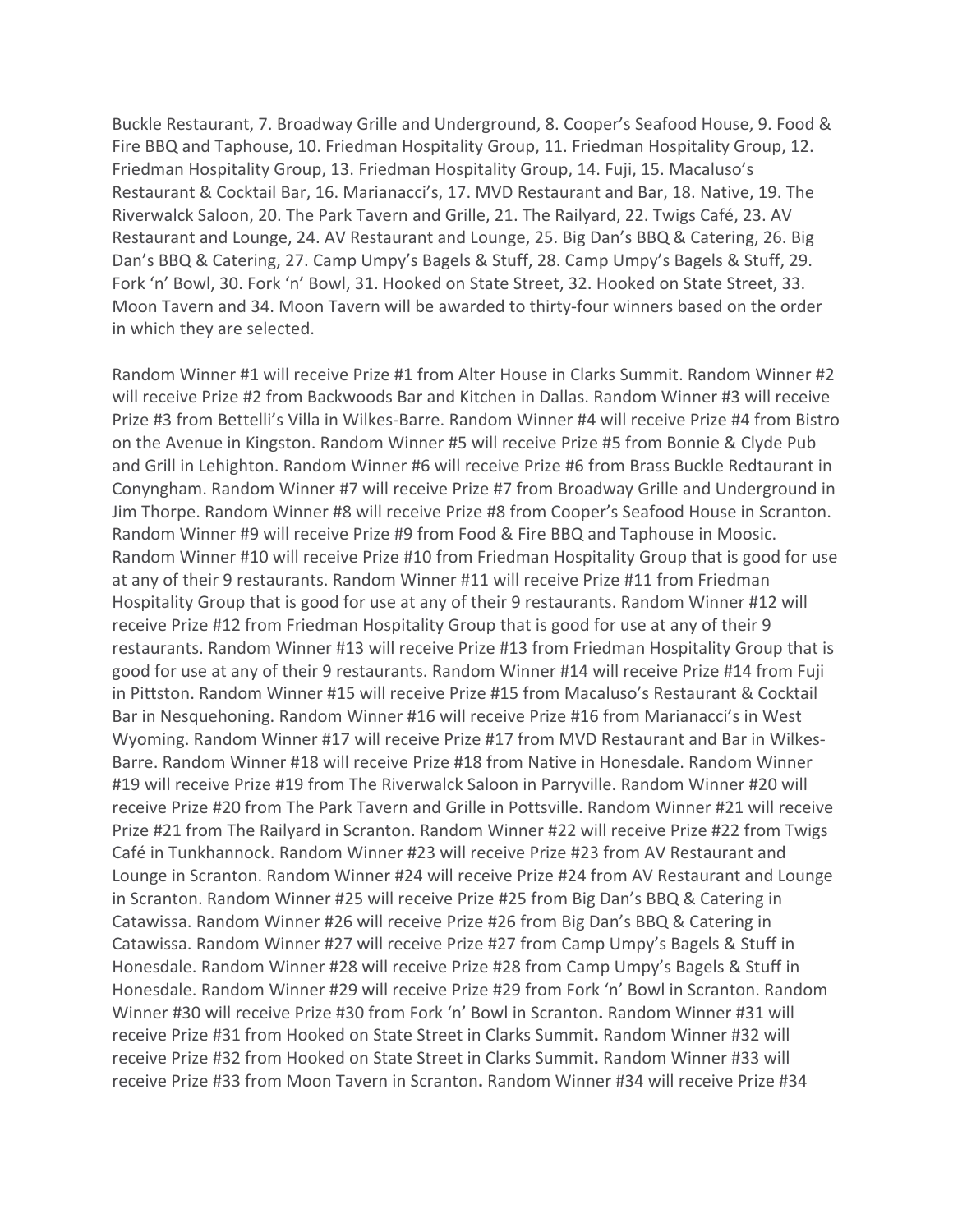from Moon Tavern in Scranton**. Please note that winners will not be able to choose which specific prize they will receive**. The details for each prize are as follows:

#### **Prize #1: Alter House**

Prize will consist of: ONE (1) \$100 Gift card to Alter House in Clarks Summit (approximate value is \$100)

#### **Prize #2: Backwoods Bar and Kitchen**

Prize will consist of: ONE (1) \$100 Gift certificate to Backwoods Bar and Kitchen in Dallas (approximate value is \$100)

#### **Prize #3: Bettelli's Villa**

Prize will consist of: ONE (1) \$100 Gift certificate to Bettelli's Villa in Wilkes-Barre (approximate value is \$100)

#### **Prize #4: Bistro on the Avenue**

Prize will consist of: ONE (1) \$100 Gift card to Bistro on the Avenue in Kingston (approximate value is \$100)

#### **Prize #5: Bonnie & Clyde Pub and Grill**

Prize will consist of: ONE (1) \$100 Gift card to Bonnie & Clyde Pub and Grill in Lehighton (approximate value is \$100)

#### **Prize #6: Brass Buckle Restaurant**

Prize will consist of: ONE (1) \$100 Gift card to Brass Buckle Restaurant in Conyngham (approximate value is \$100)

#### **Prize #7: Broadway Grille and Underground**

Prize will consist of: ONE (1) \$100 Gift card to Broadway Grille and Underground in Jim Thorpe (approximate value is \$100)

#### **Prize #8: Cooper's Seafood House**

Prize will consist of: ONE (1) \$100 Gift card to Cooper's Seafood House in Scranton (approximate value is \$100)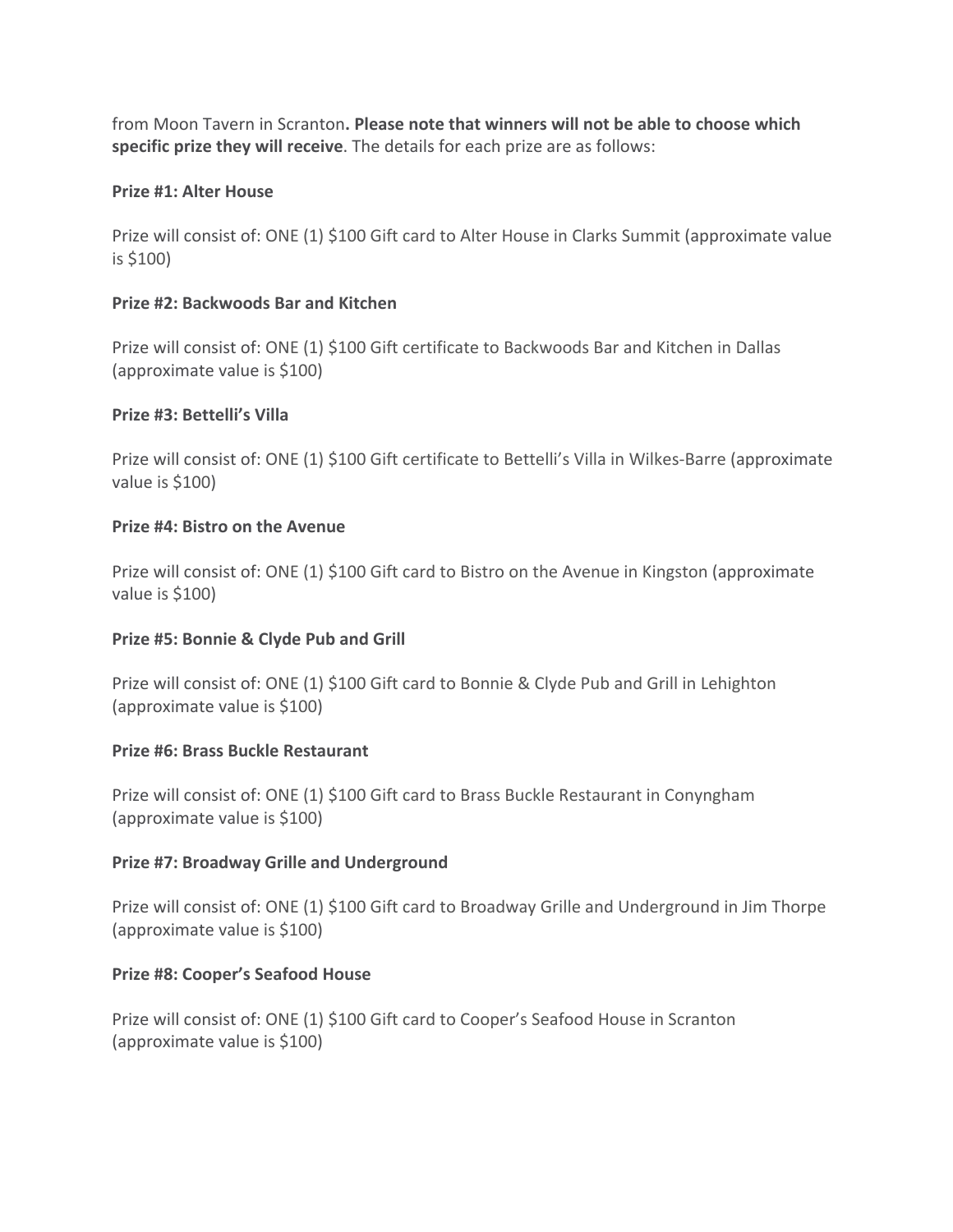#### **Prize #9: Food & Fire BBQ and Taphouse**

Prize will consist of: ONE (1) \$100 Gift card to Food & Fire BBQ and Taphouse in Moosic (approximate value is \$100)

#### **Prize #10: Friedman Hospitality Group**

Prize will consist of: ONE (1) \$100 Gift card from Friedman Hospitality Group that is valid for use at one of their 9 locations, i.e., Bank + Vine in Wilkes-Barre, Cork Bar & Restaurant in Wilkes-Barre, Fire and Ice on Toby Creek in Trucksville, Grico's in Exeter, Grico's South in Nanticoke, Kevin's Bar & Restaurant in Kingston, Rikasa on Main in Pittston, River Street Jazz Café in Plains and The Beaumont Inn in Dallas (approximate value is \$100)

#### **Prize #11: Friedman Hospitality Group**

Prize will consist of: ONE (1) \$100 Gift card from Friedman Hospitality Group that is valid for use at one of their 9 locations, i.e., Bank + Vine in Wilkes-Barre, Cork Bar & Restaurant in Wilkes-Barre, Fire and Ice on Toby Creek in Trucksville, Grico's in Exeter, Grico's South in Nanticoke, Kevin's Bar & Restaurant in Kingston, Rikasa on Main in Pittston, River Street Jazz Café in Plains and The Beaumont Inn in Dallas (approximate value is \$100)

#### **Prize #12: Friedman Hospitality Group**

Prize will consist of: ONE (1) \$100 Gift card from Friedman Hospitality Group that is valid for use at one of their 9 locations, i.e., Bank + Vine in Wilkes-Barre, Cork Bar & Restaurant in Wilkes-Barre, Fire and Ice on Toby Creek in Trucksville, Grico's in Exeter, Grico's South in Nanticoke, Kevin's Bar & Restaurant in Kingston, Rikasa on Main in Pittston, River Street Jazz Café in Plains and The Beaumont Inn in Dallas (approximate value is \$100)

#### **Prize #13: Friedman Hospitality Group**

Prize will consist of: ONE (1) \$100 Gift card from Friedman Hospitality Group that is valid for use at one of their 9 locations, i.e., Bank + Vine in Wilkes-Barre, Cork Bar & Restaurant in Wilkes-Barre, Fire and Ice on Toby Creek in Trucksville, Grico's in Exeter, Grico's South in Nanticoke, Kevin's Bar & Restaurant in Kingston, Rikasa on Main in Pittston, River Street Jazz Café in Plains and The Beaumont Inn in Dallas (approximate value is \$100)

#### **Prize #14: Fuji**

Prize will consist of: ONE (1) \$100 Gift certificate to Fuji in Pittston (approximate value is \$100)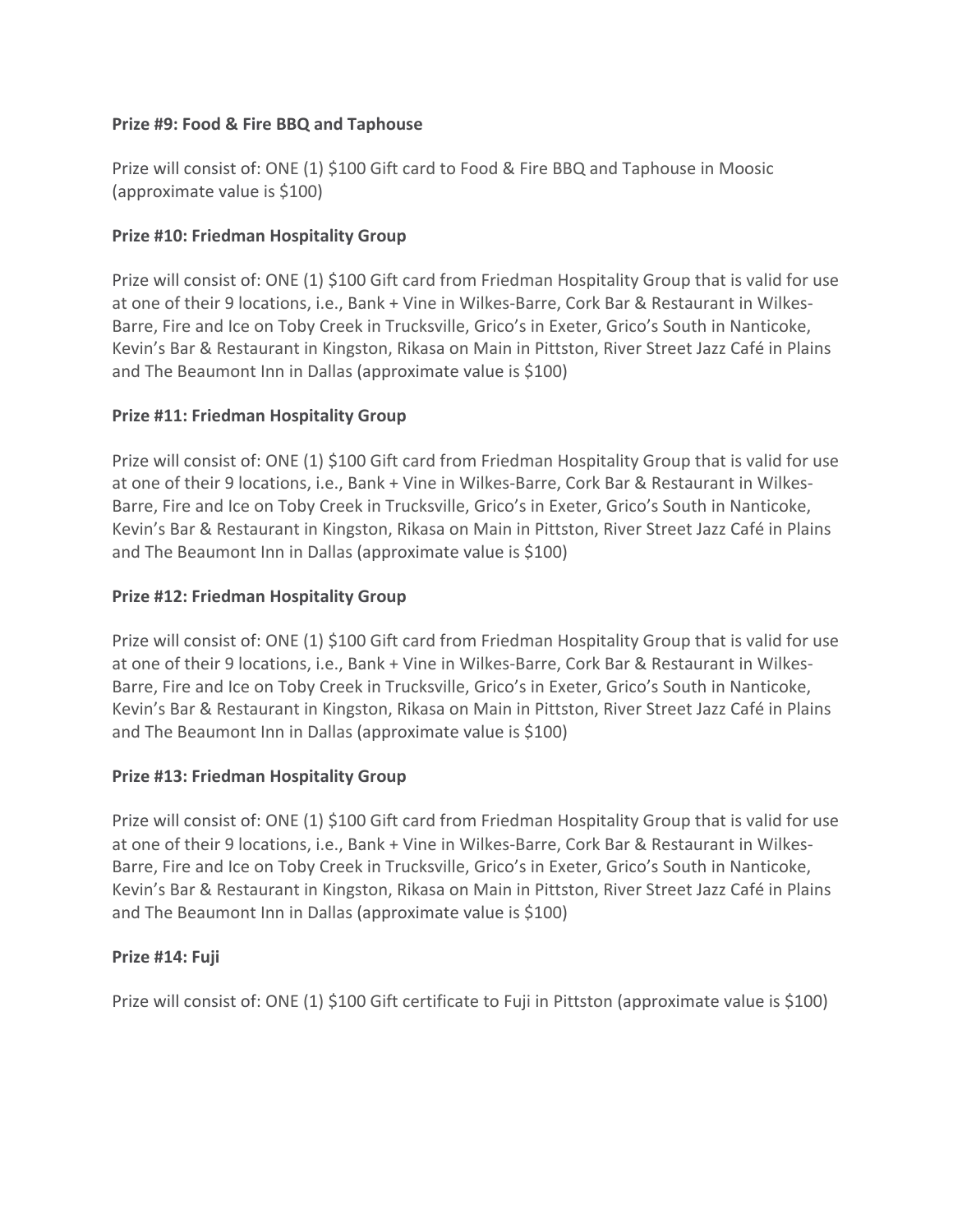#### **Prize #15: Macaluso's Restaurant & Cocktail Bar**

Prize will consist of: ONE (1) \$100 Gift card to Macaluso's Restaurant & Cocktail Bar in Nesquehoning (approximate value is \$100)

#### **Prize #16: Marianacci's**

Prize will consist of: ONE (1) \$100 Gift card to Marianacci's in West Wyoming Nesquehoning (approximate value is \$100)

#### **Prize #17: MVD Restaurant and Bar**

Prize will consist of: ONE (1) \$100 Gift card to MVD Restaurant and Bar in Wilkes-Barre (approximate value is \$100)

#### **Prize #18: Native**

Prize will consist of: ONE (1) \$100 Gift certificate to Native in Honesdale (approximate value is \$100)

#### **Prize #19: The Riverwalck Saloon**

Prize will consist of: ONE (1) \$100 Gift card to The Riverwalck Saloon in Parryville (approximate value is \$100)

#### **Prize #20: The Park Tavern and Grille**

Prize will consist of: ONE (1) \$100 Gift certificate to The Park Tavern and Grille in Pottsville (approximate value is \$100)

#### **Prize #21: The Railyard**

Prize will consist of: ONE (1) \$100 Gift card to The Railyard in Scranton (approximate value is \$100)

#### **Prize #22: Twigs Café**

Prize will consist of: ONE (1) \$100 Gift card to Twigs Café in Tunkhannock (approximate value is \$100)

#### **Prize #23: AV Restaurant and Lounge**

Prize will consist of: ONE (1) \$50 Gift certificate to AV Restaurant and Lounge in Scranton (approximate value is \$50)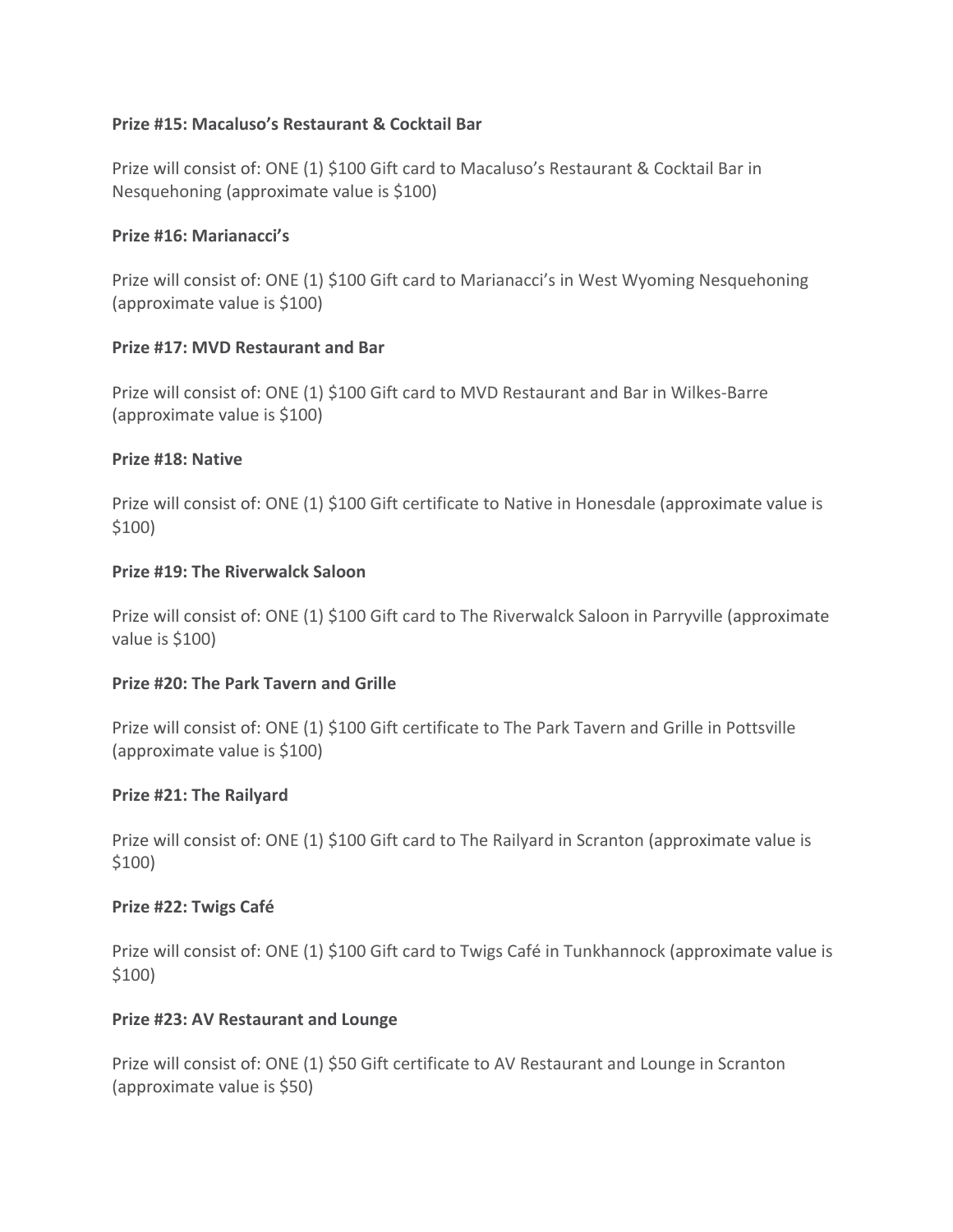#### **Prize #24: AV Restaurant and Lounge**

Prize will consist of: ONE (1) \$50 Gift certificate to AV Restaurant and Lounge in Scranton (approximate value is \$50)

#### **Prize #25: Big Dan's BBQ & Catering**

Prize will consist of: ONE (1) \$50 Gift certificate to Big Dan's BBQ & Catering in Catawissa (approximate value is \$50)

#### **Prize #26: Big Dan's BBQ & Catering**

Prize will consist of: ONE (1) \$50 Gift certificate to Big Dan's BBQ & Catering in Catawissa (approximate value is \$50)

#### **Prize #27: Camp Umpy's Bagels & Stuff**

Prize will consist of: ONE (1) \$50 Gift card to Camp Umpy's Bagels & Stuff in Honesdale (approximate value is \$50)

#### **Prize #28: Camp Umpy's Bagels & Stuff**

Prize will consist of: ONE (1) \$50 Gift card to Camp Umpy's Bagels & Stuff in Honesdale (approximate value is \$50)

#### **Prize #29: Fork 'n' Bowl**

Prize will consist of: ONE (1) \$50 Gift card to Fork 'n' Bowl in Scranton (approximate value is \$50)

#### **Prize #30: Fork 'n' Bowl**

Prize will consist of: ONE (1) \$50 Gift card to Fork 'n' Bowl in Scranton (approximate value is \$50)

#### **Prize #31: Hooked on State Street**

Prize will consist of: TWO (2) \$25 Gift certificates to Hooked on State Street in Clarks Summit (approximate value is \$50)

#### **Prize #32: Hooked on State Street**

Prize will consist of: TWO (2) \$25 Gift certificates to Hooked on State Street in Clarks Summit (approximate value is \$50)